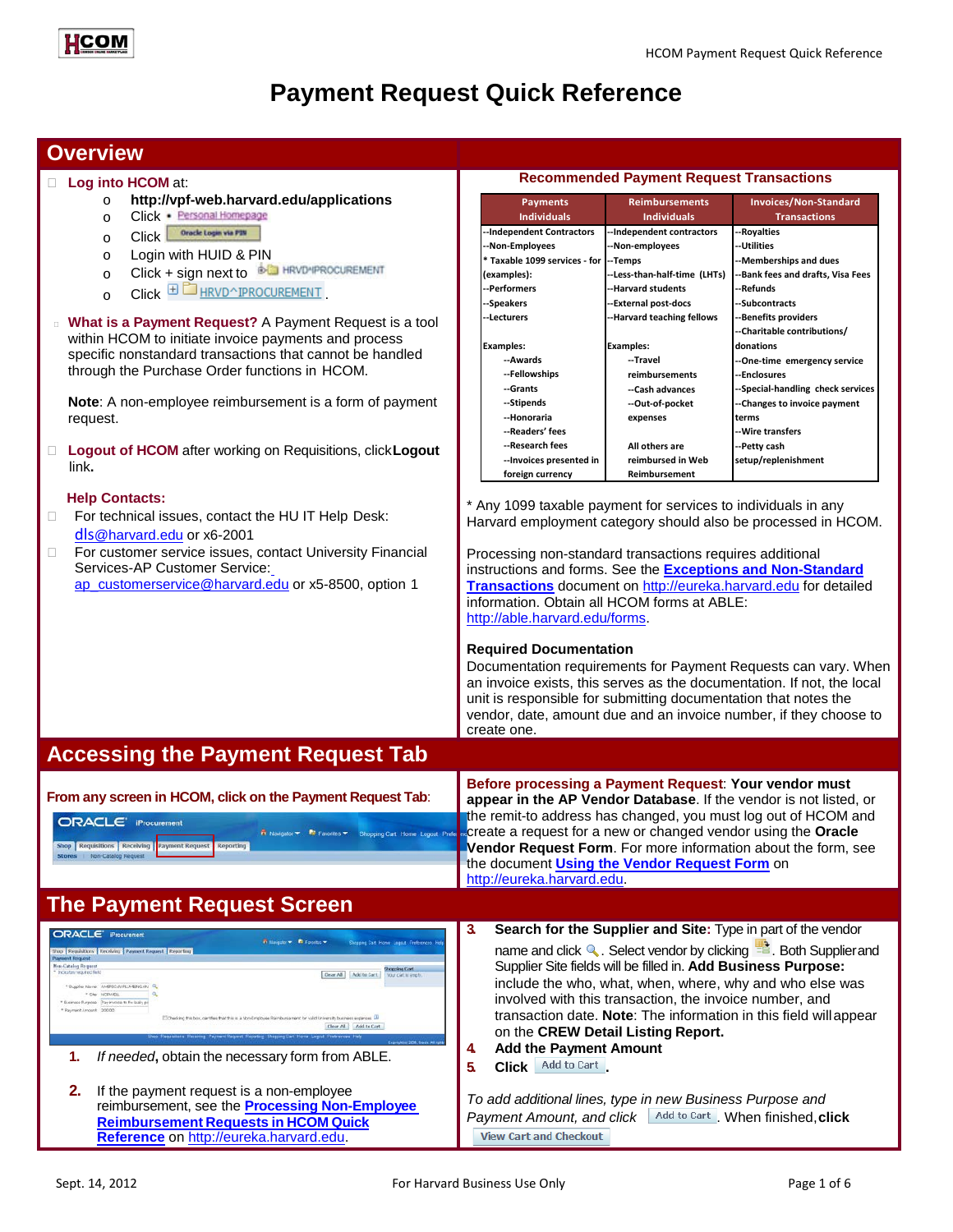

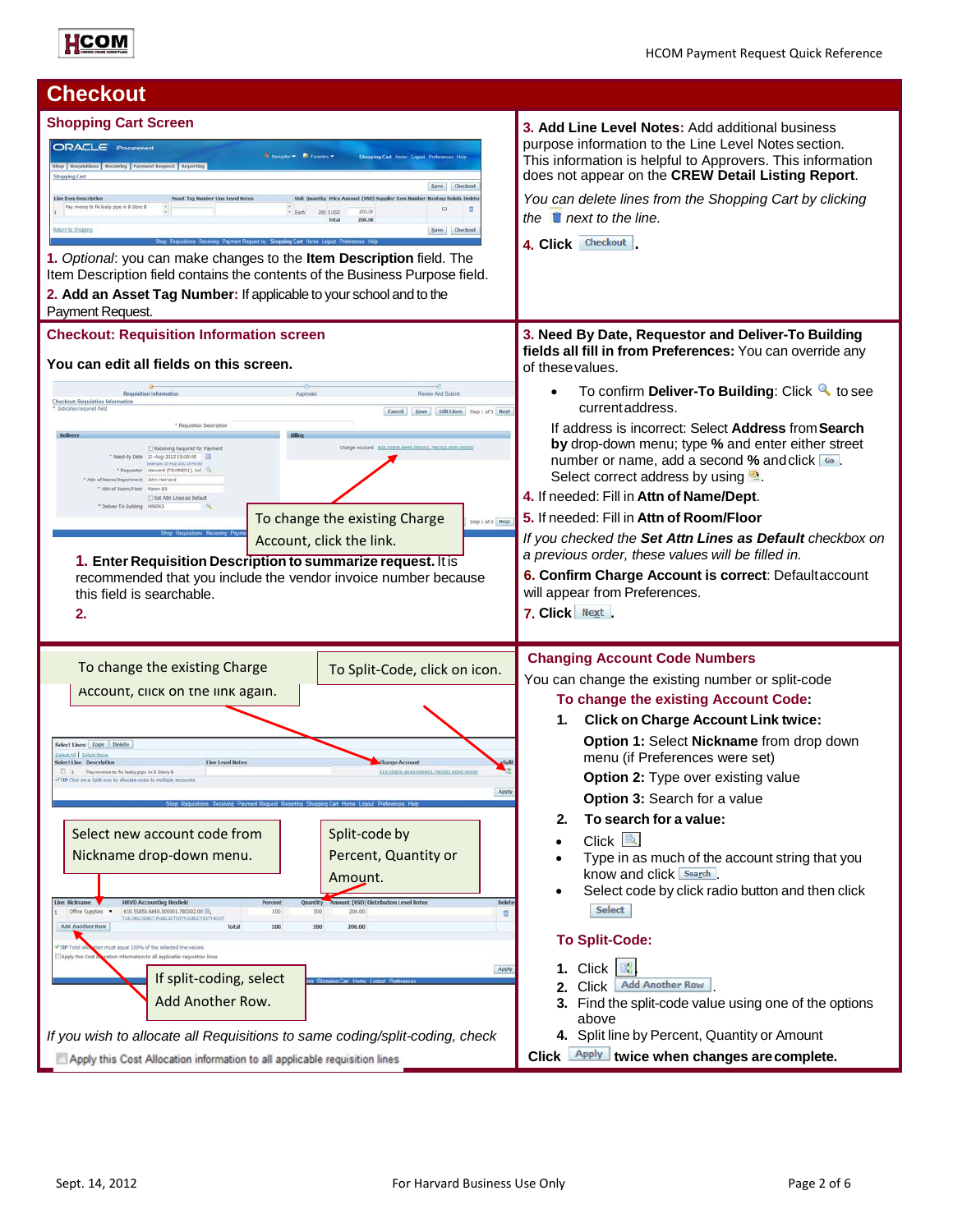

| <b>Requisition: Check Approvers screen</b>                                                                                                                                                                                                                                                                                                                                                                                                                                                                                                                                                                                                                                                                                                                                                                                                                                                                                                                                        |                                                                                                                                                                                                                                                        |                                                                                                                                                                                                                                                                                                                                                                                                                                                                                                                                                                                                                                                                                                                                                                                                                                                                                                                                                                                                                                                                                                                                                                                                                                                                                                                                                                     |  |  |  |  |  |
|-----------------------------------------------------------------------------------------------------------------------------------------------------------------------------------------------------------------------------------------------------------------------------------------------------------------------------------------------------------------------------------------------------------------------------------------------------------------------------------------------------------------------------------------------------------------------------------------------------------------------------------------------------------------------------------------------------------------------------------------------------------------------------------------------------------------------------------------------------------------------------------------------------------------------------------------------------------------------------------|--------------------------------------------------------------------------------------------------------------------------------------------------------------------------------------------------------------------------------------------------------|---------------------------------------------------------------------------------------------------------------------------------------------------------------------------------------------------------------------------------------------------------------------------------------------------------------------------------------------------------------------------------------------------------------------------------------------------------------------------------------------------------------------------------------------------------------------------------------------------------------------------------------------------------------------------------------------------------------------------------------------------------------------------------------------------------------------------------------------------------------------------------------------------------------------------------------------------------------------------------------------------------------------------------------------------------------------------------------------------------------------------------------------------------------------------------------------------------------------------------------------------------------------------------------------------------------------------------------------------------------------|--|--|--|--|--|
| Requisition Informati<br><b>Checkout: Approvals and Notes</b><br>Your requisition will be sent to the following list of                                                                                                                                                                                                                                                                                                                                                                                                                                                                                                                                                                                                                                                                                                                                                                                                                                                           | Check approver name. If                                                                                                                                                                                                                                | <b>Review And Submit</b><br><b>Approvals</b>                                                                                                                                                                                                                                                                                                                                                                                                                                                                                                                                                                                                                                                                                                                                                                                                                                                                                                                                                                                                                                                                                                                                                                                                                                                                                                                        |  |  |  |  |  |
| <b>Approvals</b>                                                                                                                                                                                                                                                                                                                                                                                                                                                                                                                                                                                                                                                                                                                                                                                                                                                                                                                                                                  | correct, no further action<br>is required.                                                                                                                                                                                                             | Back Step 2 of 3 Next<br>Save                                                                                                                                                                                                                                                                                                                                                                                                                                                                                                                                                                                                                                                                                                                                                                                                                                                                                                                                                                                                                                                                                                                                                                                                                                                                                                                                       |  |  |  |  |  |
| Harvard (TRAINER3), Jessica                                                                                                                                                                                                                                                                                                                                                                                                                                                                                                                                                                                                                                                                                                                                                                                                                                                                                                                                                       |                                                                                                                                                                                                                                                        | <b>Manage Approvals</b><br><b>Manage Approvals</b>                                                                                                                                                                                                                                                                                                                                                                                                                                                                                                                                                                                                                                                                                                                                                                                                                                                                                                                                                                                                                                                                                                                                                                                                                                                                                                                  |  |  |  |  |  |
| <b>Notes</b><br>Note to Approver                                                                                                                                                                                                                                                                                                                                                                                                                                                                                                                                                                                                                                                                                                                                                                                                                                                                                                                                                  | Add Note to Approver                                                                                                                                                                                                                                   | te To Supplier                                                                                                                                                                                                                                                                                                                                                                                                                                                                                                                                                                                                                                                                                                                                                                                                                                                                                                                                                                                                                                                                                                                                                                                                                                                                                                                                                      |  |  |  |  |  |
| <b>Attachments</b>                                                                                                                                                                                                                                                                                                                                                                                                                                                                                                                                                                                                                                                                                                                                                                                                                                                                                                                                                                | <b>Add Attachments</b>                                                                                                                                                                                                                                 |                                                                                                                                                                                                                                                                                                                                                                                                                                                                                                                                                                                                                                                                                                                                                                                                                                                                                                                                                                                                                                                                                                                                                                                                                                                                                                                                                                     |  |  |  |  |  |
| <b>Add Attachment</b><br>Title<br><b>Type</b><br>No results found.<br>Vendor Justification / Debarment Certification Section                                                                                                                                                                                                                                                                                                                                                                                                                                                                                                                                                                                                                                                                                                                                                                                                                                                      | <b>Description</b><br>Category                                                                                                                                                                                                                         | <b>Last Updated By</b><br><b>Last Updated</b><br><b>Usage</b><br><b>Update</b><br><b>Delete</b>                                                                                                                                                                                                                                                                                                                                                                                                                                                                                                                                                                                                                                                                                                                                                                                                                                                                                                                                                                                                                                                                                                                                                                                                                                                                     |  |  |  |  |  |
| <b>Vendor Site</b><br>*Justification Reason<br><b>Vendor</b><br>No results found.<br>download a copy of the Debarment form                                                                                                                                                                                                                                                                                                                                                                                                                                                                                                                                                                                                                                                                                                                                                                                                                                                        | <b>Justification Explanation</b>                                                                                                                                                                                                                       | <b>Pricing Other Explanation</b><br>*Pricing Review Code<br><b>Debarment Certification (DC)</b>                                                                                                                                                                                                                                                                                                                                                                                                                                                                                                                                                                                                                                                                                                                                                                                                                                                                                                                                                                                                                                                                                                                                                                                                                                                                     |  |  |  |  |  |
| Note: All fields in this screen are optional.                                                                                                                                                                                                                                                                                                                                                                                                                                                                                                                                                                                                                                                                                                                                                                                                                                                                                                                                     |                                                                                                                                                                                                                                                        | Back Step 2 of 3 Next<br>Save<br><b>Change First Approver</b>                                                                                                                                                                                                                                                                                                                                                                                                                                                                                                                                                                                                                                                                                                                                                                                                                                                                                                                                                                                                                                                                                                                                                                                                                                                                                                       |  |  |  |  |  |
| Actions you can perform on this screen are:<br>Manage Approvals (add an approver or change first<br>approver)<br>Add a Note to Approver or Supplier<br>Add or delete an attachment<br><b>Manage Approvers</b><br>Default Approver: The name of your default Approver(s) will appear<br>in the approval string at the top left of the screen.<br>If you need to add an approver or change the default approver, click<br>Manage Approvals The Manage Approvals radio buttons appear.<br><b>Add Approver</b><br>Select the Add Approver radio button to add an additional<br>approver(s) to this Requisition, if needed. (Note: The button is<br>selected on opening.)<br>* Actions<br>@ Add Approver<br>* Approver<br>Add to Location Before Harvard (TRAINER3), Jessica<br>a.<br>b.<br>bottom of page.<br>c.<br>or after the default Approver.<br>Click Submit<br>d.<br>If you wish to reset the First Approver, select the Reset First<br>Approver radio button and click Submit | Change First Approver<br><sup>1</sup> Delete Approver<br>Reset Approval List<br>Enter Approver's last name and click $\left \mathbf{Q}\right $<br>Select name by clicking <b>B</b> Click Select at<br>Select whether the Approver should appear before | If this is not the Approver that should approve the Requisition,<br>use Change First Approver to replace the existing Approver.<br>* Actions<br>Add Approver<br>Change First Approver<br>Delete Approver<br>Reset Approval List<br>Harvard (TRAINER2), Jane<br>Current First Approver<br>* New First Approver<br>Click the Change First Approver radio button.<br>а.<br>Type in New First Approver's last name and click $\left \mathbf{Q}\right $<br>b.<br>Select name by clicking <b>B</b> Click Select at bottom of<br>c.<br>page.<br>Click Submit<br>d.<br>If you wish to reset the First Approver, select the Reset First<br>Approver radio button and click Submit.<br>Note: You cannot delete a default approver.<br>Add Notes - Add text in the Note to Approver field. The Note<br>to Supplier field is not used in Payment Requests; leave blank.<br><b>Add Attachment:</b><br>Click Add Attachment<br>a.<br>b.<br>Type in Description<br>Select Type and add attachment:<br>c.<br><b>File:</b> select radio button next to File and click<br>a.<br>Browse select file from local computer.<br>b. URL: select radio button next to URL and type<br>URL of website into URL field<br>Text: select radio button next to Text and type<br>c.<br>text into Textbox.<br>Click <b>Apply</b><br>d.<br>To delete an Attachment, click in. When you have completed |  |  |  |  |  |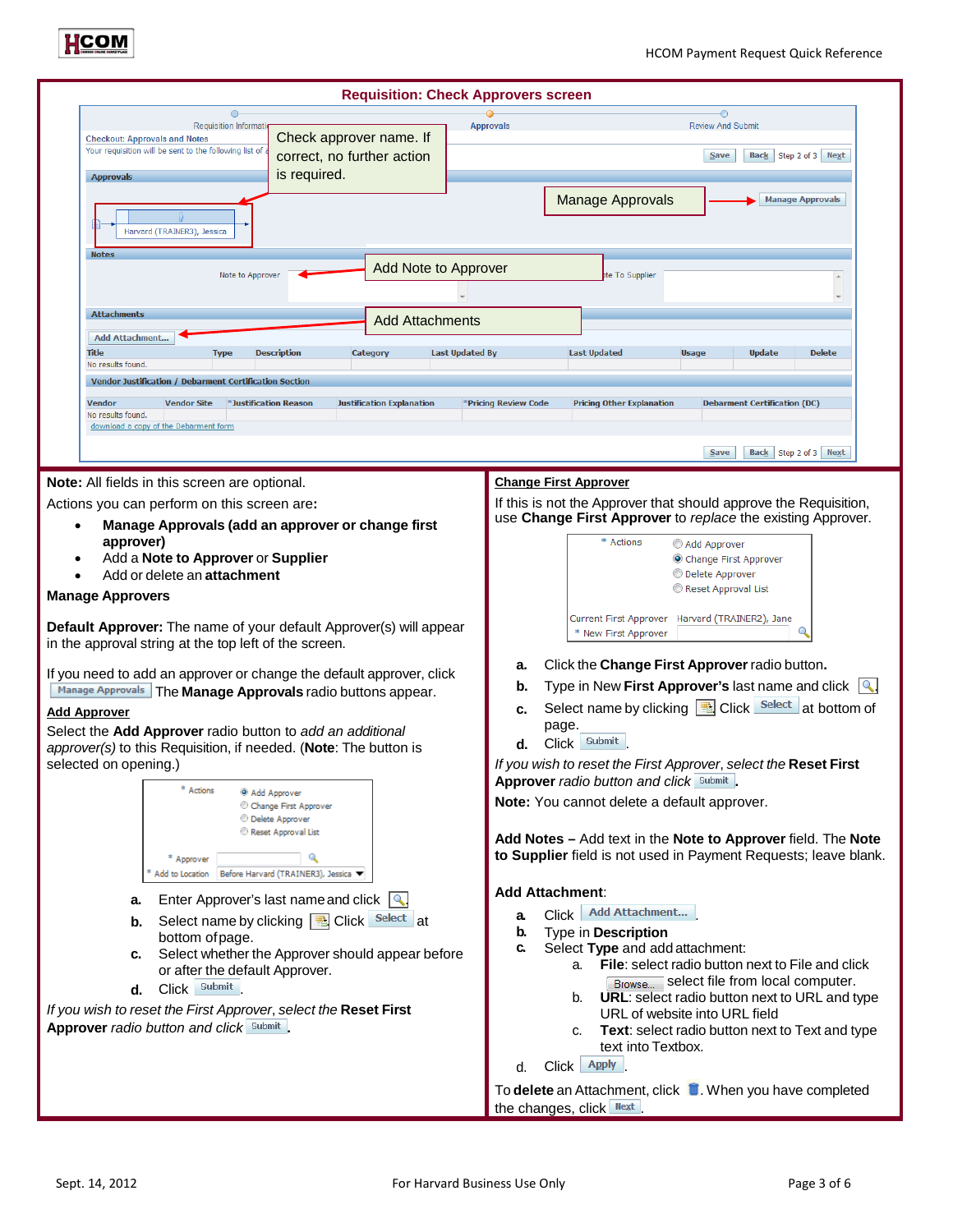

### **Vendor Justification Section**

If you are making a grant payment and the cost of the item is more than \$4,999.99, you must complete the **Vendor Justification** section. Select the appropriate **Justification Reason** and **Pricing Review Code** from the list of values. Enter **Justification Explanation** and **Pricing Other Explanation** where applicable.

|                                | Vendor Justification / Debarment Certification Section |                                                           |                                  |  |                                                |                                  |  |  |
|--------------------------------|--------------------------------------------------------|-----------------------------------------------------------|----------------------------------|--|------------------------------------------------|----------------------------------|--|--|
| <b>Vendor</b>                  | <b>Vendor</b><br><b>Site</b>                           | *Justification Reason                                     | <b>Justification Explanation</b> |  | *Pricing Review Code                           | <b>Pricing Other Explanation</b> |  |  |
| <b>DELL</b>                    |                                                        |                                                           | Fair market Price                |  |                                                |                                  |  |  |
| <b>COMPUTER</b><br><b>CORP</b> |                                                        | DALLAS Selected Source (Please give explanation)<br>▼ (i) |                                  |  | Pricing based on current catalog or price list |                                  |  |  |
|                                |                                                        | download a copy of the Debarment form                     |                                  |  |                                                |                                  |  |  |

If the item is more than \$24,999.99, use the horizontal scroll bar to navigate to the **Debarment Certification** column and select the appropriate **Debarment Certification** information in the list of values.



| Requisition Information<br>Checkeut: Roview and Sultmit Requisition                                                                                                                                                                                                                                                                          | Apprivals                                                                                                                        | Review And Submi<br>Back Step 3 of 3 Submit<br>Printable Fage                                                                                                    | <b>Checkout: Review &amp; Submit Screen</b><br>Optional: You can print this screen:                                                                                                                                                                                                                             |  |
|----------------------------------------------------------------------------------------------------------------------------------------------------------------------------------------------------------------------------------------------------------------------------------------------------------------------------------------------|----------------------------------------------------------------------------------------------------------------------------------|------------------------------------------------------------------------------------------------------------------------------------------------------------------|-----------------------------------------------------------------------------------------------------------------------------------------------------------------------------------------------------------------------------------------------------------------------------------------------------------------|--|
| Regulsition 4/11/540; Total 200.00 USD<br>Harvard (TRAIN(R1), John<br>Creation Date 20-Aug-2012 15:15:02<br>Description Pay invoice to fix leaky pipe in 8 Story B.<br>Figte to Approve<br>Lloes<br>Description<br><b>Details Line</b><br>Pay invoice to for leaky pipe in 8 Story &                                                         | <b>Cost Center</b><br>\$5850<br>Shap Requisitions Receiving Payment Request Reporting Shopping Cart Home Logout Preferences He's | Unit<br><b>Price</b><br><b>Ouantit</b><br><b>Amount (USD)</b><br>Each<br>3 USD<br>300<br>350.0<br>200.00<br>Total<br>Step 3 of 3 Submit<br><b>Printable Fage</b> | Click Show link next to all Requisition Lines to see<br>account coding.<br><b>Printable Page</b><br>Click<br>2.<br>Click Submit to submit Shopping Cart.<br>3.<br>Note: The original invoice and documentation must be sent to<br>Accounts Payable, not a printout of this screen.                              |  |
| Confirmation<br>Requisition 4719580 has been submitted to Harvard (TRABIER3), Jessica for approval.<br>To check on this requisition's status, click on the Requisitions tab or look in My Requisitions on the Shop page.<br>Continue Shopping<br>Shop Requisitions Receiving Payment Request Reporting Shopping Cart Home Logout Preferences |                                                                                                                                  |                                                                                                                                                                  | <b>Confirmation Screen</b><br>You will receive a Requisition Number. HCOM will forward the<br>Requisition to your Approver. The Approver will receive an<br>email that the Requisition is awaiting his/her approval.<br><b>Shop</b><br><b>Continue Shopping</b><br>to return to Homepage.<br><b>Click</b><br>or |  |

## **After Final Approval: Add the PR Number and Send to UFS Accounts Payable**

The Shopper will receive an email indicating that the Requisition is approved and the Payment Request (PR) number is generated. The Shopper can also see this information on the HCOM Homepage in the My Notifications area:

| <b>My Notifications</b>                                |                               |                                                       |             |                  |  |  |
|--------------------------------------------------------|-------------------------------|-------------------------------------------------------|-------------|------------------|--|--|
|                                                        |                               |                                                       |             | <b>Full List</b> |  |  |
| <b>From</b>                                            | Type                          | Subiect                                               | <b>Sent</b> | Due              |  |  |
| Harvard (TRAINER1), John                               | HU PO Approval                | Standard Purchase Order PR000337724 has been approved | 21-Aug-2012 |                  |  |  |
|                                                        | <b>HU PO Create Documents</b> | Standard Purchase Order: PR000337724 created.         | 21-Aug-2012 |                  |  |  |
| You must add the following information to the invoice: |                               |                                                       |             |                  |  |  |

1. **Write the PR number** on the invoice.

Send everything to University Accounts Payable, 1033 Massachusetts Avenue, 2<sup>nd</sup> Floor, Cambridge, MA 02138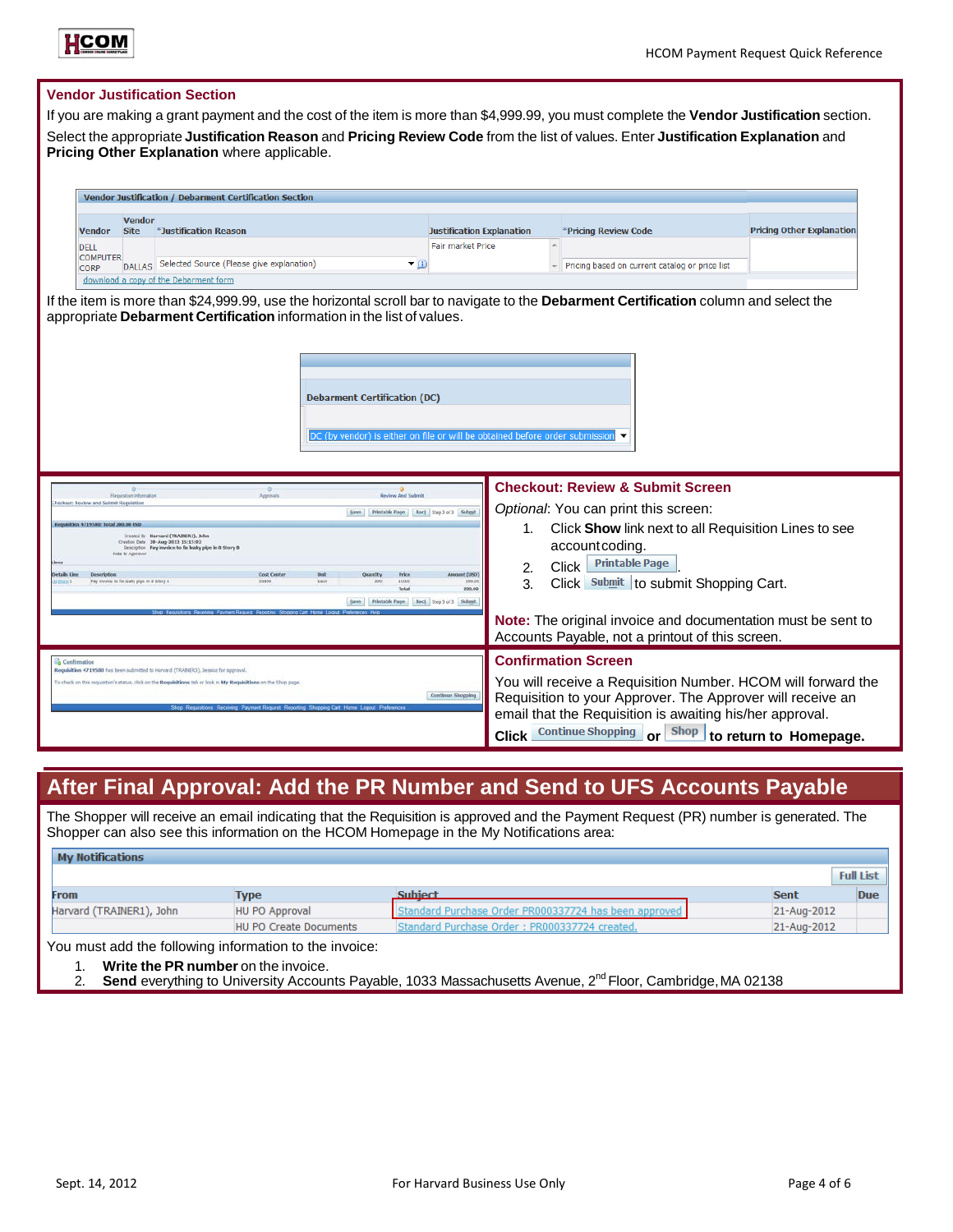

### **Special Considerations**

### **Multiple Invoices on the Same Payment Request**

If paying multiple invoices for the same vendor, write the line number on each separate invoice next to the amount paid. This ensures that UFS Accounts Payable will be able to match the invoice amount to the correct line on the Payment Request. Please limit multiple invoices on the same Payment Request to 15invoices.

### **Payments in Foreign Currency**

All Payment Requests should be paid in US dollars. See the **Exceptions and Non-Standard Transactions** document on [http://eureka.harvard.edu](http://eureka.harvard.edu/) for detailed information.

If you do need to pay an invoice in foreign currency, follow these steps to convert them to US dollars:

- Convert foreign currency amount into US dollars, basing the rate conversion on the invoice date. Use the UFS [Currency](http://www.oanda.com/currency/converter/) [Calculator](http://www.oanda.com/currency/converter/) and add an additional 10% to this total to cover currency fluctuations.
- 2. Create a Payment Request from invoice or documentation. In the Payment Amount field, enter the invoice total as US Dollars (+10%).
- 3. Complete and attach a properly-approved Foreign Wire or Draft Request Form.
- 4. Submit Payment Request for approval. Follow normal Payment Request procedures to submit the invoice and supporting documentation, currency converter documentation, and completed Foreign Wire or Draft Form to UFS AP for processing.

Note: If the exchange rate has fluctuated in excess of \$9.99 above the Payment Request PO price (conversion rate +10%), the invoice will go on price hold and the final approver will be contacted for approval before payment is issued.

#### **Credit Memorandums**

When an item is returned to the Vendor, and the Vendor agrees to **give a credit for the return,** the Shopper should make a request to the Vendor to send the credit to the local unit. Local units should add the Payment Request number to the credit memo and send to AP for processing.

### **Payment Requests – Confidential Information**

Any data deemed confidential according to the guidelines of the Health Insurance Portability and Accountability Act (HIPAA) or Harvard's [High Risk Confidential Information \(HRCI\) guidelines s](http://www.security.harvard.edu/glossary.php#Confidential_Data)hould be omitted or removed from Purchase Orders and Invoices. Examples of this type of information include:

- Social Security Numbers
- Credit cardnumbers
- Driver's license numbers
- Health insurance IDnumbers

It is the local unit's responsibility to ensure these standards are met on their own POs and associated invoices. UFS AP does not preaudit for confidential data on invoices. Vendor invoices containing confidential information must be received at the local unit and confidential information must be removed prior to forwarding these invoices to UFS AP for processing.

Local units may also choose to keep original invoices with specific confidential information locally. However, a notation must be made on the documentation submitted to Accounts Payable that this is being done. The notation is required for audit purposes.

Other points to keep in mind concerning confidential information and HCOM:

- An individual's Social Security Number should not be requested via email, as this is a violation of the Harvard [Security](http://www.security.harvard.edu/glossary.php#Confidential_Data) Policy
- Individuals should not enter the Social Security Number of independent contractors anywhere in HCOM.
- Correspondence containing confidential data elements should not be stored locally and should be destroyed following proper procedures for destruction of confidential data.

In an effort to further secure the personal information of Harvard employees and to safeguard Harvard University's assets, the University Technology Security Officer, the University Archivist, and the Office for Strategic Procurement has selected DataShredder as the provider for a campus wide Data Destruction Program. DataShredder has designed the Data Destruction Program to conform to current industry standards surrounding document destruction, and allow Harvard to meet confidentiality requirements imposed by sponsored agencies granting funds to the University. DataShredder Inc. will provide secure processes, competitive prices, and flexible options for document and records destruction, in accord with [Harvard's Enterprise Security Policy.](http://www.security.harvard.edu/glossary.php#Confidential_Data)

If you work with or store personal information, you must ensure that it is destroyed to the specifications of the law. Please see the [Procurement site f](http://vpf-web.harvard.edu/ofs/procurement/ven_par_dsr.shtml)or security, the [General Records Schedule, a](http://grs.harvard.edu/)nd [environmental policy f](http://www.greencampus.harvard.edu/)or more information.